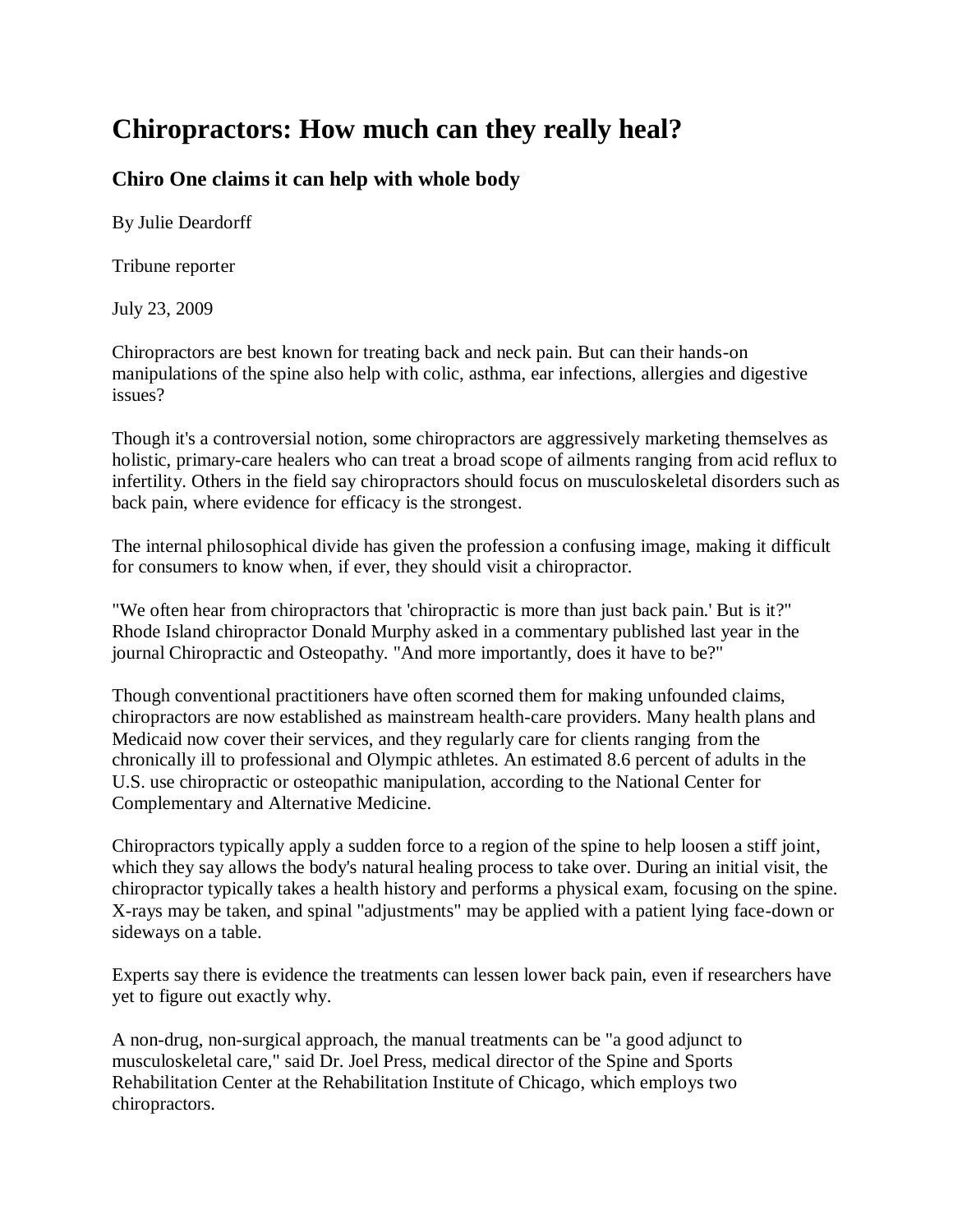At Chiro One Wellness Centers, however, spinal adjustments are used to treat a wide variety of ailments seemingly unrelated to the spine. Moreover, anyone is encouraged to come in for regular maintenance to prevent disease from occurring.

"We call it spinal hygiene," said chiropractic physician Ashlin Gasiorowski, clinic director of the Chiro One center in Evanston, one of 38 locations in Illinois and Kentucky. As many as 180 people a day visit his strip mall-based clinic for quick adjustments. "A lot of our patients are here for wellness."

The Chiro One philosophy stems from a concept of chiropractic manipulation from the late 1800s that many view as unscientific and outdated. The theory holds that the spine is the key to our overall health and that human illnesses arise from "subluxation," a term chiropractors use for misalignment of the spine. That distortion allegedly interferes with the ability of the brain to control the body.

"The premise was and still is that the spine and the nervous system are the master systems which control and coordinate all function in the body," said Chiro One Chief Executive Stuart Bernsen. "If there is interference in the communication between the brain and the spinal cord to their end organs or tissues, then those end organs or tissues cannot function properly."

The subluxations can be caused by physical issues such as falling or repetitive movements, as well as mental and emotional stress, Bernsen said. They "affect the health of your nerves, ligaments, discs and joints, weaken your muscle and alter the energy that flows from your brain and nerves to all parts of your body," the Chiro One promotional literature warns. "Your internal organs may get less blood, even your brain may get less oxygen!"

Chiropractors can help, according to the subluxation theory, by removing the pressure.

Ultimately, Bernsen wants Chiro One to be the dominant provider of chiropractic care so it can "define for the public what [chiropractic medicine] is, how to use it and how to benefit," he said.

"Chiropractic is very ill-defined," Bernsen said. "You can go to five chiropractors and have five different experiences. We want to shift the paradigm of how consumers use a chiropractor."

But only a minority of chiropractors still adhere to the original theories of the spine as a source of ill health. On the other end of the spectrum are chiropractors who use a more modern, evidence-based approach that focuses on the diagnosis, assessment and treatment of musculoskeletal conditions using a variety of techniques, with the exception of prescription drugs and surgery.

"This business of 'all disease stemming from spine,' there's no evidence to support that," said chiropractic physician Jim Winterstein, president of the National University of Health Sciences in Lombard, one of 18 accredited chiropractic schools in the country. "And I'd never suggest the adjustment of spine is the answer to human ailments. It plays a role like exercise and nutrition and lifestyle changes. All are tools."